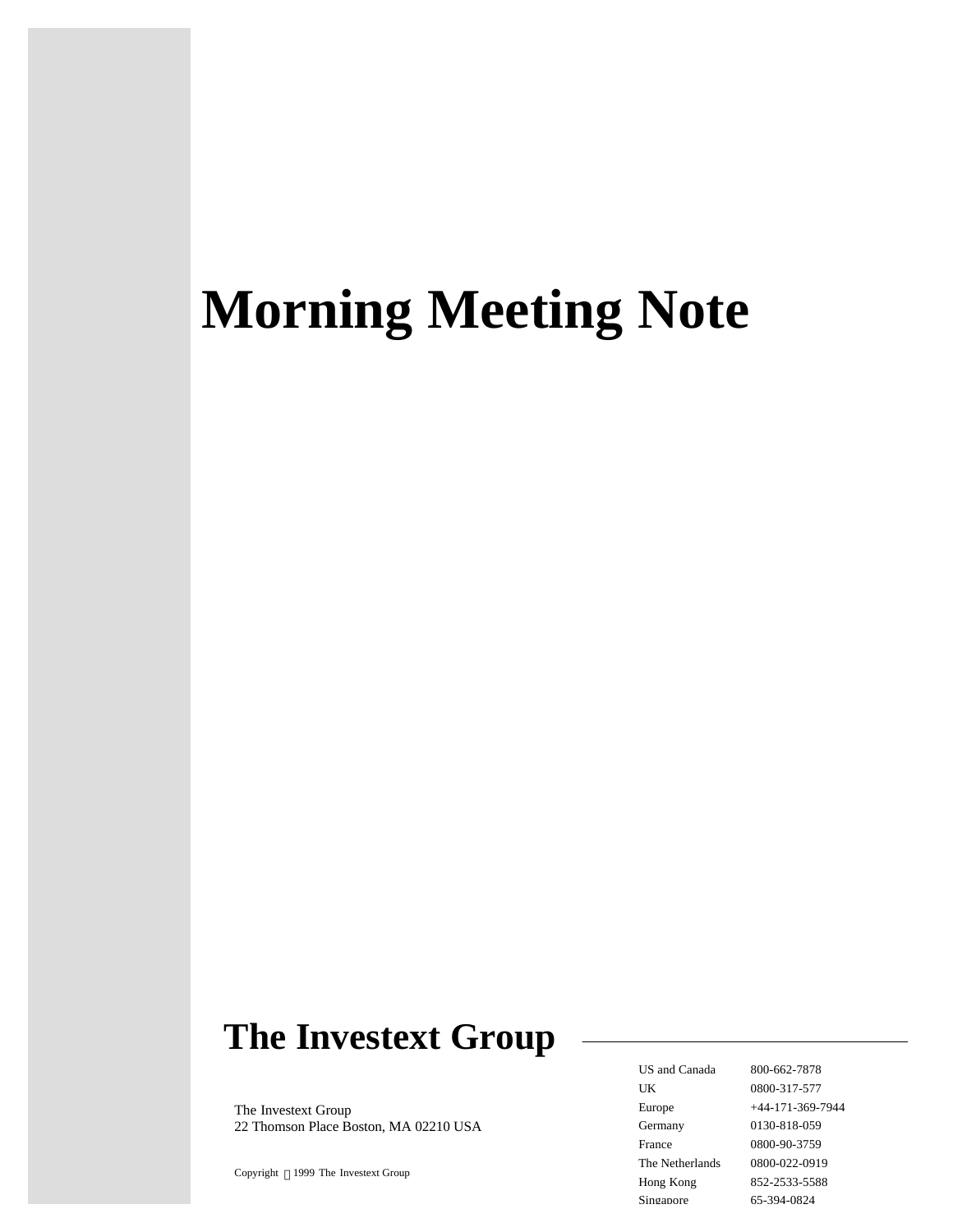07:21am EDT 15-Aug-01 Bear Stearns (K. Winters,R./D. Franson,R. 212 27) ENE ENE: Man Overboard! What About The Ship?

Robert K. Winters 212 272-6844 rwinters@bear.com 8/15/01 Robert D. Franson 212 272-6196 rfranson@bear.com

Subject: Company Update Industry: Wholesale Energy

> BEAR, STEARNS & CO. INC. EQUITY RESEARCH

 ENRON Corp. (ENE 42.93) - Attractive Man Overboard! What About The Ship?

Data Last ROE 10.8% Dividend/Yield \$0.50/1.19%Market Cap (MM) \$38.3 Billion 52-Wk Range \$91-\$42 Shares Out 891 Million Avg Day Trade Vol 4.09 MM

\_\_\_\_\_\_\_\_\_\_\_\_\_\_\_\_\_\_\_\_\_\_\_\_\_\_\_\_\_\_\_\_\_\_\_\_\_\_\_\_\_\_\_\_\_\_\_\_\_\_\_\_\_\_\_\_\_\_\_\_\_\_\_\_\_\_\_\_\_\_\_\_\_\_\_\_\_\_

### Key Points

\*\*\* Enron announced late Tuesday that Jeff Skilling had resigned as Enron's President and CEO citing personal reasons. As shares of the company have fallen approximately 50% since January, we believe this unexpected announcement raises significant concerns with regard to the future direction of the company. We reiterate our Attractive rating for Enron.

\_\_\_\_\_\_\_\_\_\_\_\_\_\_\_\_\_\_\_\_\_\_\_\_\_\_\_\_\_\_\_\_\_\_\_\_\_\_\_\_\_\_\_\_\_\_\_\_\_\_\_\_\_\_\_\_\_\_\_\_\_\_\_\_\_\_\_\_\_\_\_\_\_\_\_\_\_\_

|      | Earnings Estimates |        |               |        |         | P/F   | Consensus |         |
|------|--------------------|--------|---------------|--------|---------|-------|-----------|---------|
|      | Ol Mar             |        | 02 Jun 03 Sep | 04 Dec | Year    | Year  | Cur (03)  | Year    |
| 2000 | \$0.40             | \$0.34 | \$0.34        | \$0.41 | \$1.47  | 29.2x |           |         |
| 2001 | \$0.47             | \$0.45 |               |        | \$1.80E | 23.9x | \$0.43E   | \$1.82E |
| 2002 |                    |        |               |        | \$2.15E | 20.0x |           | \$2.16E |

\_\_\_\_\_\_\_\_\_\_\_\_\_\_\_\_\_\_\_\_\_\_\_\_\_\_\_\_\_\_\_\_\_\_\_\_\_\_\_\_\_\_\_\_\_\_\_\_\_\_\_\_\_\_\_\_\_\_\_\_\_\_\_\_\_\_\_\_\_\_\_\_\_\_\_\_\_\_

#### AN UNEXPECTED RESIGNATION

Enron announced late yesterday that its Board of Directors had accepted the resignation of Jeffrey K. Skilling as Enron's President and CEO. Skilling will continue to serve as a consultant to Enron and its Board of Directors. Kenneth L. Lay, currently Enron's chairman of the board, will assume the additional responsibilities of President and CEO and has agreed to extend his employment agreement with the company through the end of 2005. Lay served as Enron's CEO from 1985 until Skilling's election earlier this year.

#### UNSETTLED QUESTIONS ABOUND

Given his ambitious nature and the years spent being groomed for this position, Jeff Skilling's utterly unexpected resignation raises tremendous questions. While we are loathe to speculate on what may indeed be a completely personal matter, the suddenness of this announcement is sure to raise substantial concerns among investors. Again, while we don't wish to presume and/or speculate into the reasons for Jeff Skilling's departure, it is extremely noteworthy to mention that the board accepted his resignation and followed the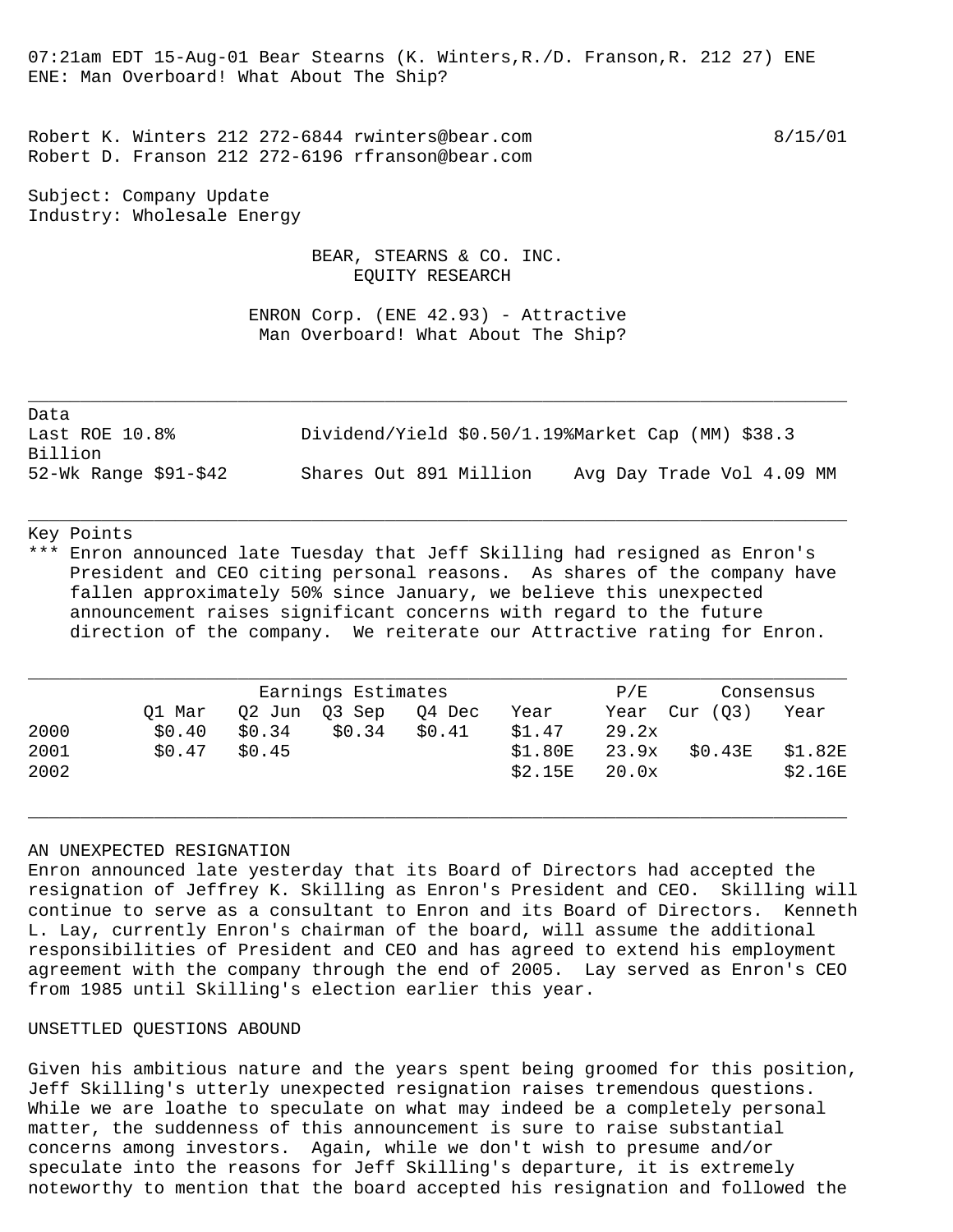strict terms of his contract and opted not to offer him any type of severance package. (Skilling's contract stated that if he was to voluntarily resign as CEO, he would forfeit all rights to his severance package)

There has and now there continues to be numerous questions regarding the aggressiveness of both the operational and financial aspects of Enron. Ranging from complaints of a lack of visibility within Wholesale Energy to a now decimated Broadband Services, Enron has fought a losing PR battle throughout the first half of 2001. Although Ken Lay insists that nothing will change with regard to the company's business strategy, focus, and direction, yesterday's decision will certainly not be regarded as the type of announcement designed to engender confidence with investors.

#### RETURN ON CAPITAL EMPLOYED - WHO'S IN CHARGE?

Enron is clearly an organization filled with many motivated and intelligent people. There is little disagreement that the creative juices flow freely within the company, however, while the creativity and successes of Enron have been widely applauded by analysts, investors, and Enron alike, the failures of the company have also been large and costly. The turnover in the organization, changes in direction, and the exiting of failed business areas, are often quickly dismissed by the company as a small price to pay for the dynamic nature of a company such as Enron. However, as we have mentioned repeatedly over the past nine months since our initiation of coverage of Enron, the returns achieved by the company (whether they are measured by return on capital employed or simply operating margins) fall very short of the types of returns that Enron publicly aspires to achieve, as well as the types of returns that would justify the generous valuation that the company has carried in the past and continues to carry (especially relative to its peer group).

Jeff Skilling's self-described main role as President and CEO was to improve returns within the overall organization up to a level commensurate with the world's leading companies. Is this still the goal for the organization? Will Ken Lay have the same focus to drive returns up to these higher levels and how large are the obstacles - which we have previously outlined - that Enron must overcome to improve overall returns? While there has been no change to earnings projections by the company, nor have we made any changes to our estimates at this time, we believe that the unexpected resignation of Jeff Skilling will raise concerns amongst investors that deep problems and negative issues lurk in the future.

Bear Stearns may be a market maker or be associated with a specialist that makes a market in the common stock or options of the issuer(s) in this report, and Bear Stearns or such specialist may have a position (long or short) and may be on the opposite side of public orders in such common stock or options.

Bear Stearns may be a market maker or may be associated with a specialist that makes a market in the common stock or options of the issuer(s) in this report, and Bear Stearns or such specialist may have a position (long or short) and may be on the opposite side of public orders in such common stock or options.

Any recommendation contained in this report may not be suitable for all investors. Moreover, although the information contained herein has been obtained from sources believed to be reliable, its accuracy and completeness cannot be guaranteed. Bear Stearns may make markets